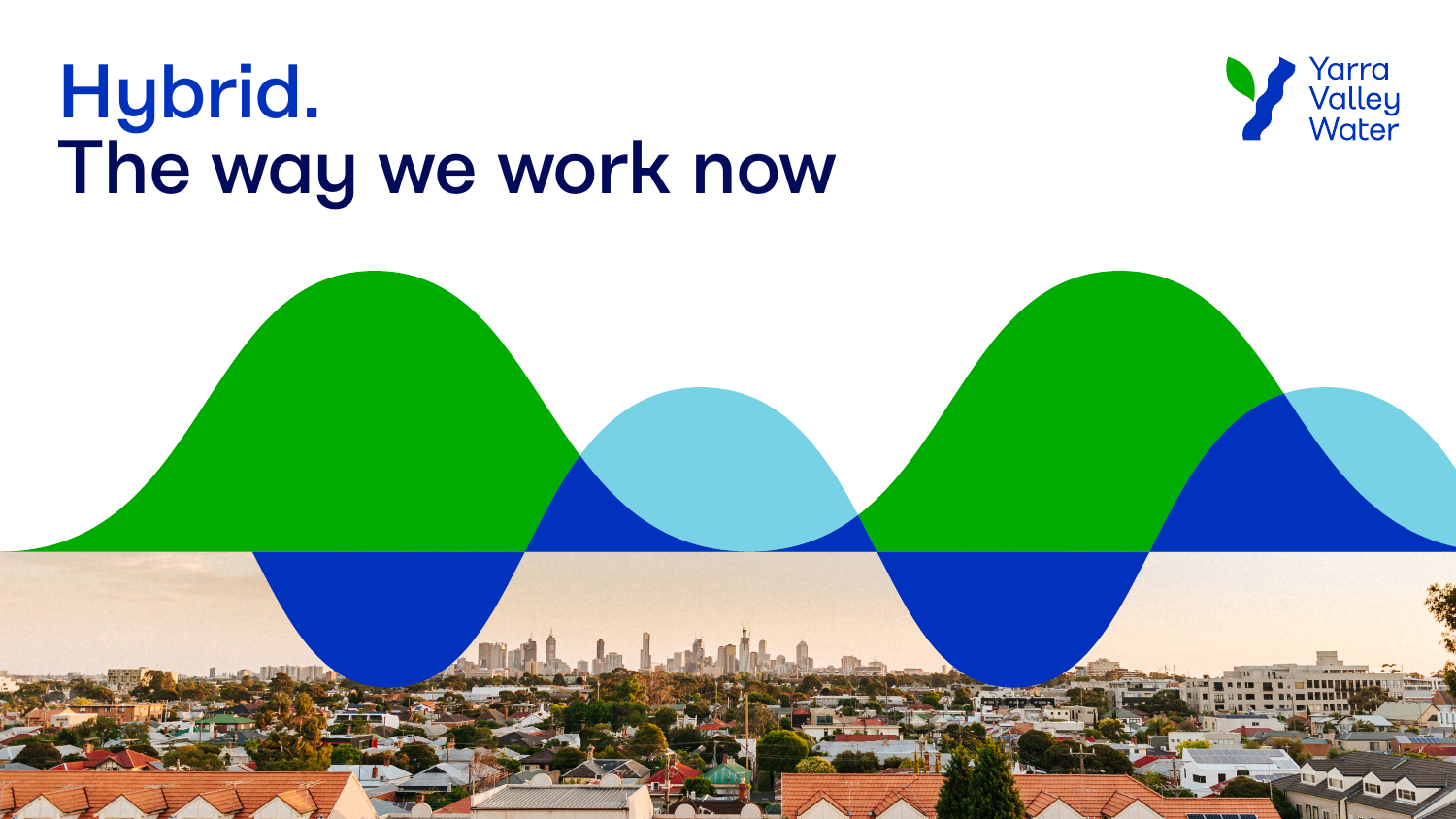1



## We trust we can do this

"We are committed to hybrid. We believe flexible working provides our people with the best of both worlds to maximise outcomes for our organisation and for people in their personal lives - so it's a win-win. We are taking a position to not mandate set days in the office as we do not think that is in line with our hybrid principles, culture and the level of trust that we have in our people.

At the end of the day, the most important thing is delivering on the outcomes we are committed to for our customers, community, environment and each other.

Whether we work in the office or hybrid, it has not changed our commitment to those outcomes, and we'll continue to monitor our results and performance to ensure our new way of working is delivering for our customers and the broader community.

I think it is a really mature approach, which places trust in our people to best manage where they do their work."



We all have a responsibility for personal productivity no matter where we are. We believe that we can make hybrid work for our business and tailor it so it meets the organisation's needs and the individual's needs as well.

It is also about compromise - hybrid does not mean that you work remotely all the time.

There are naturally certain meetings and occasions where we will need you to come into the office as they require face-to-face discussions. We also believe in the power of in-person collaboration and social connection.

We are excited by this next stage for the organisation.

> **Pat McCafferty Managing Director Yarra Valley Water**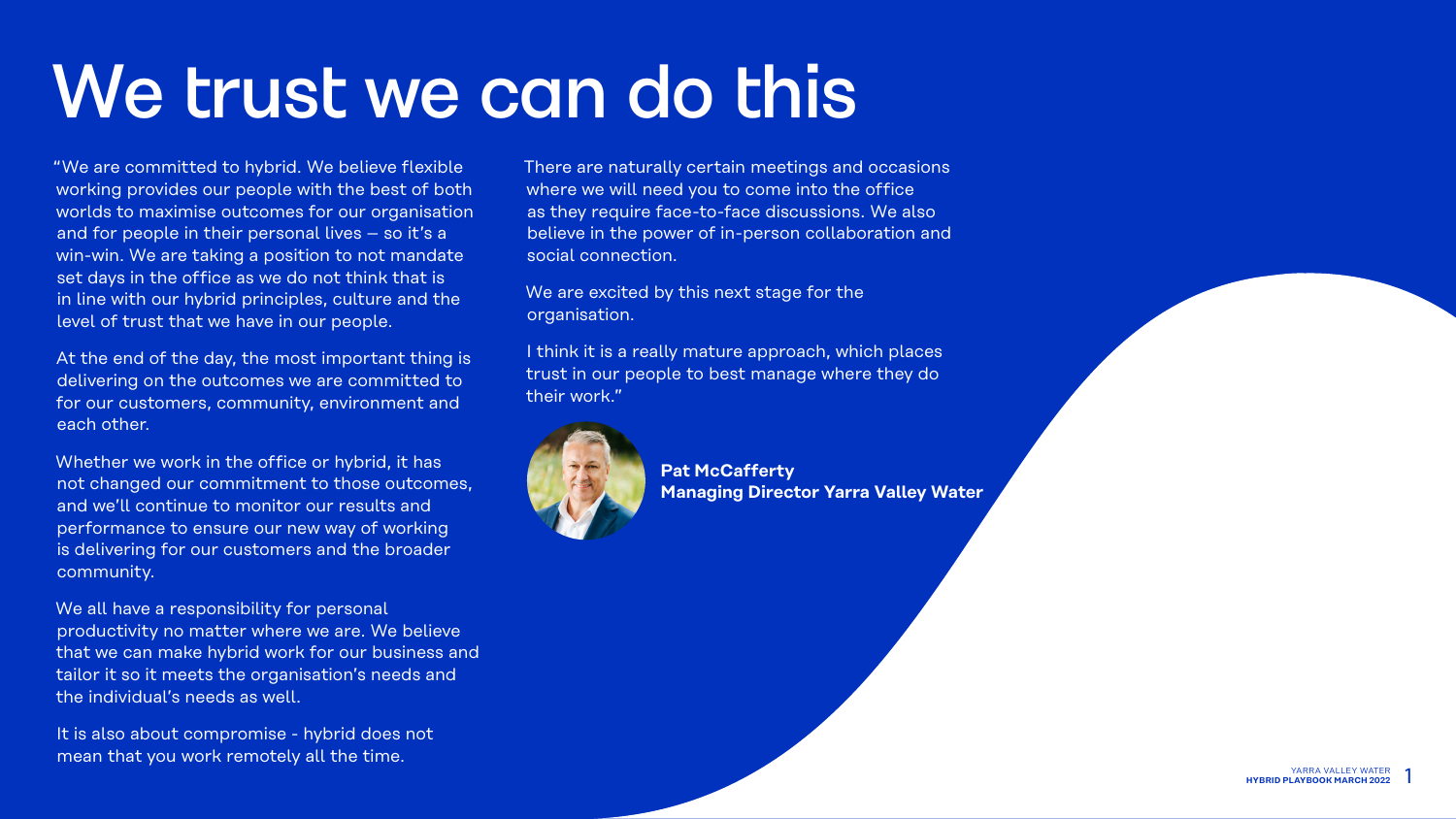YARRA VALLEY WATER<br>**AYBOOK MARCH 2022 HYBRID PLAYBOOK MARCH 2022**





# What is hybrid working at Yarra Valley Water

## **Not 100% remote working**

Except when the government direction is to work from home to keep you safe.

### **Living in Victoria**

All staff are expected to be living in Victoria and travel to our sites when required at your own time and expense. \*Rare exceptions apply.

## **Hybrid working**

A blended mix of work from various spaces + an organisational-wide set of 'moments that matter' when onsite attendance is required.

## **No set days in the office**

Other than for predefined roles where the duties require onsite attendance e.g. treatment plants, facilities etc.

## **Fully remote Fully in office**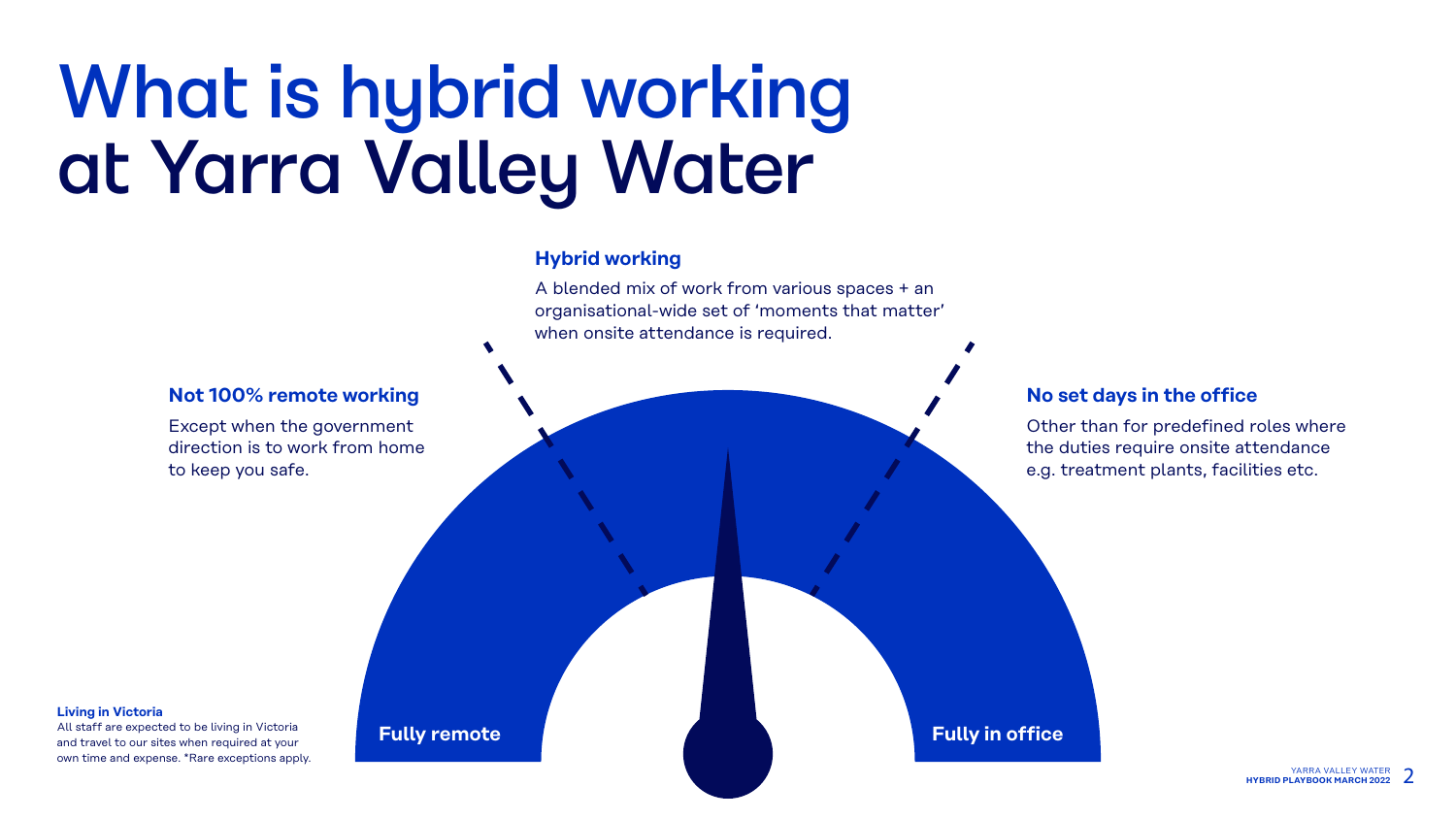



# Our hybrid guiding principles

**It starts with trust**, we trust each other to make effective and safe choices about where work is best done and that strikes the right balance between personal, business and team needs.

We are all different - how we work is based on the needs of our role, team, and each individual.

We enable our people to be the designers of their ways of working.

**We are inclusive**, we include everyone no matter where and how they are working.

We work hard to stay connected, not just within our teams but across the business.

We make choices around our ways of working always within the context of our impact, team and the organisation.

### **We care about performance**,

impact and outcomes, not just that you are online or how long you are in the office.

We each take personal and collective accountability for our ways of working.

Hybrid ways of working is how we do business - it enables our people to do their best job.

### **Our people are 'better for being**

**here'**. Our approach to flexibility is, "yes, unless".

Our strong sense of identity comes from a strong connection to our purpose – we always consider the impact on our communities, customers, partners and our teams when we make choices on how we work.

We support local jobs first, with a strong commitment to supporting the local community we serve.

**We try new things**. Even when we are unsure, we learn and adjust as we go.

Things may be ambiguous and even uncomfortable at first. That is expected and okay.

If it's not working, we have the brave conversations and adjust for an outcome that is mutually beneficial.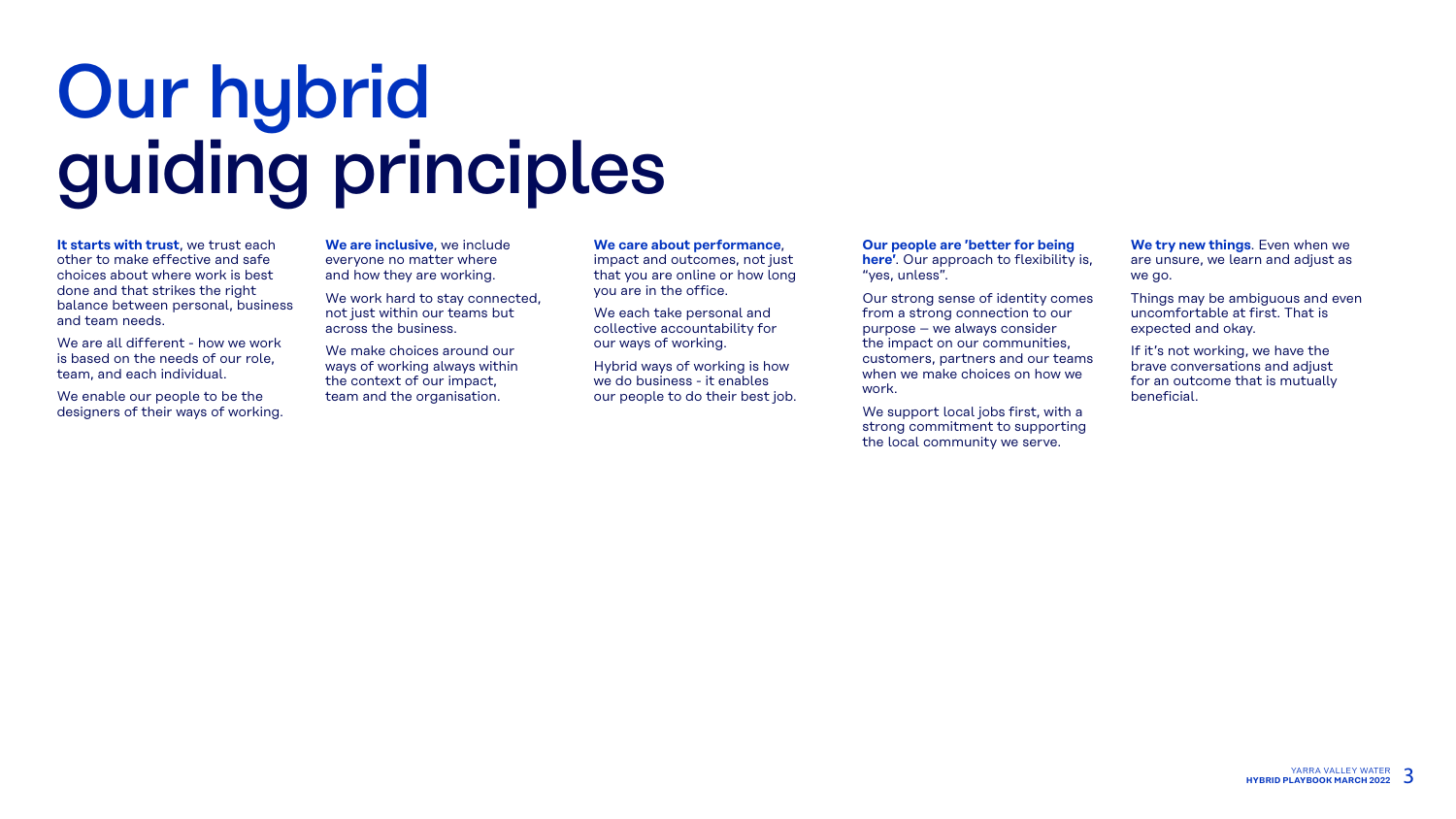



Throughout the year there will still be times that we physically come together at our Mitcham campus and other worksites for what we call the 'moments that matter'.

These moments that matter have been carefully selected by the Executive team to ensure we have **clarity, connection, collaboration, and keep our culture alive**.

These moments are also to be **inclusive**, where being together in the same space at the same time delivers better outcomes than if we are apart.

Our aim is to provide you with sufficient forward notice (2-4 weeks) of our organisational events so that you can arrange your diary and life to attend. These events will slide into your calendar like any other invite but will clearly state they are in-person events. We won't be doing anything silly like checking the roll, you are an adult after all, but please show up.



Further local moments that matter such as your twice yearly inperson check-ins with your leaders can be scheduled by agreement.

Travel to our sites is to be in your own time and at your own expense.

# Moments that matter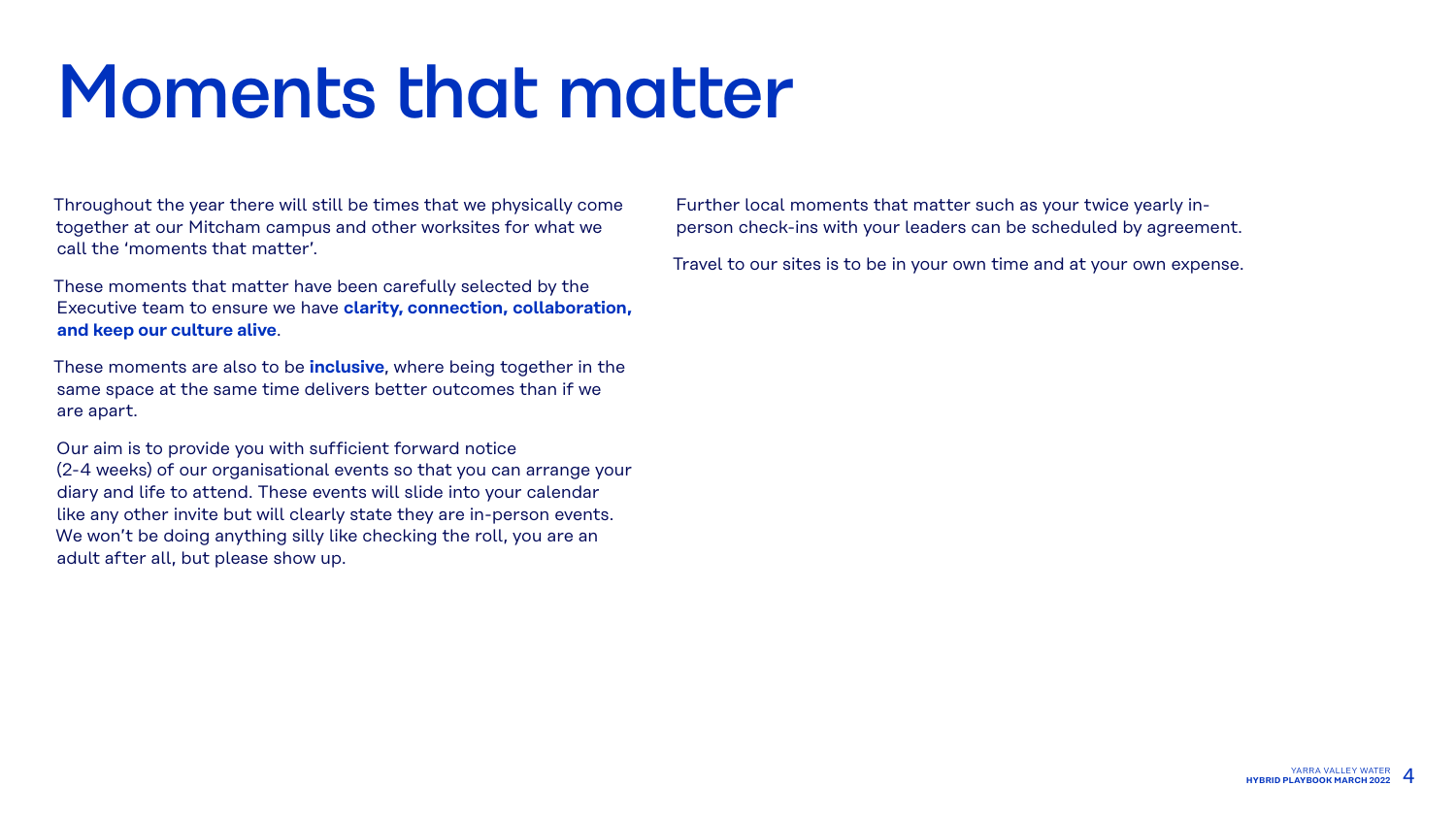





# Our onsite moments

**Organisational** Committee Meetings

Annual Kick Off

Orientation (New Starters)

Development Workshops

1:1 Check-ins (minimum 2 per year)

Presenting at Portfolio Control Board Meetings

Presenting at Board and Committee Meetings

*Leader Labs (approx. 4 per year)*

### **Clarity Connection Connection Collaboration** Team/Group Meetings (minimum 2 per year) End of Year Celebration Your First Day – welcome Meet the Team – a welcome event Your Final Day at Yarra Valley Water Planning/Strategy Days Managing Incidents – as needed Field Site Visits – if required *Reconciliation Leadership Committee Meetings*

*Executive Portfolio Control Board Meetings*

*Board and Sub Committee Meetings*

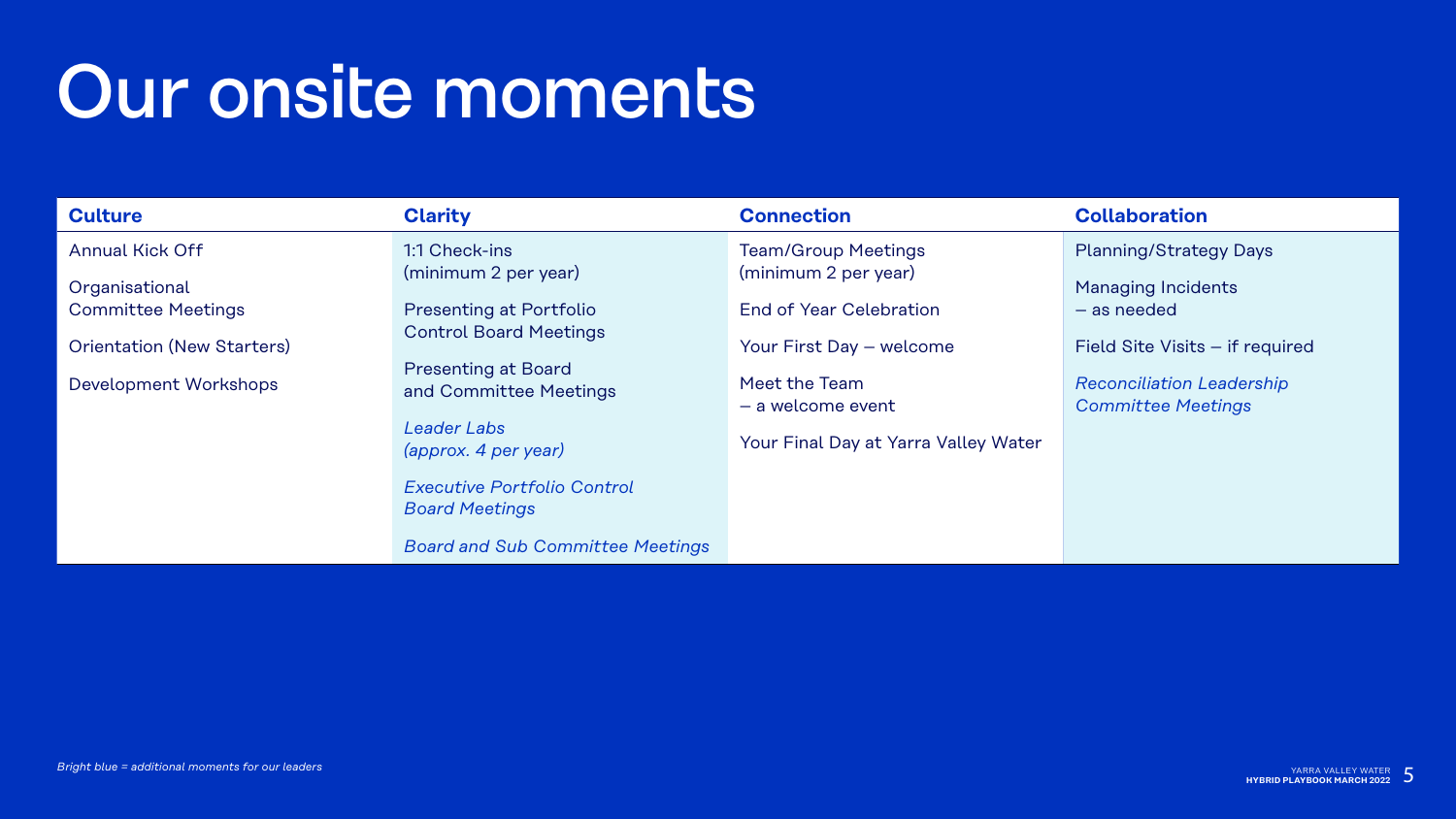# Why these moments

## **Culture Clarity Connection Collaboration**

#### **Annual Kick Off**

We celebrate our people and what we have achieved for our customers, environment and community. We get focused on the next year ahead. This is a significant moment for us as a whole business and we create the space to align our direction and time to connect, inspire and recognise each other.

### **1:1 Check-ins**

You will have a minimum of two in-person PEP conversations with your leader annually. This might be to give and receive feedback, discuss your development or be a formal performance check-in.

### **Team/Group Meetings (minimum two per year)**

We come together to build strong relationships, align on our work, and agree the direction and focus. We take the time to celebrate each other and have some fun. Our people feel included, know they are important and have the opportunity to contribute.

### **Planning/Strategy Days**

We come together to establish a direction to meet our 2030 strategy, to sharpen our focus to deliver what matters. In person we connect, we collaborate around solving problems and thinking big. We each contribute and we listen to everyone's voice.

#### **Organisational Committee Meetings**

Our committees have important work to progress in areas such as DandI, Safe and Well etc. They come together onsite to connect as colleagues, and to connect with our office environment, given work now spans multiple locations.

### **Portfolio Control Board Meetings**

*Our decision-making body keeps our focus on delivering what matters and progressing forward. At times you may be invited to present in-person at these monthly meetings.* 

### **End of Year Celebration**

Celebrating the year is a special moment for Yarra Valley Water, particularly coming together at Mitcham. A chance to connect, reflect and spend time enjoying each others company.

### **Managing Incidents – as needed**

Maintaining core services to customers is key, managing major incidents and impacts to our network is easier and resolutions can be faster when the incident team is all onsite together.

#### **Orientation (New Starters)**

Our orientation is experiential, introducing you to who we are, what we do, how we operate, and our 'vibe' which is unique to Yarra Valley Water.

#### **Development Workshops**

When learning needs to be immersive, we will come together e.g. Culture Programs or where we are stretching ourselves with brave topics.

### **Board and Committee Meetings**

*We value the relationship with our Board members and respect the role they play to ensure Yarra Valley Water is delivering on our promises. We come together for our Board meetings to build relationships and it's a great opportunity for our people to be recognised for their work.*

### **Leader Labs**

*This is an important learning forum for all leaders held approx. four times per year. It is our way of investing in our leaders continual growth so they can serve you better. Additional sessions maybe facilitated remotely.*

### **Your First Day – welcome**

The warm welcome that helps you hit the ground running, commence your connection with our head office, and know you belong.

#### **Meet the Team - a welcome event**

Building great relationships and connecting with your immediate team is important right from the start.

### **Your Final Day – thanks and goodbye**

It's important to close out with your leader, before you start your next adventure. It is also important you are celebrated, supported and know you made a difference.

### **Site Visits – if required**

There are times when you will be required to attend the Mitcham or other worksites (including field) to learn or to train new members.

### **Reconciliation Leadership Committee**

*Reconciliation is important to Yarra Valley Water and our commitment to our Indigenous community, so we come together as a committee to build relationships talk about reconciliation and collaborate on ways to move forward together.*